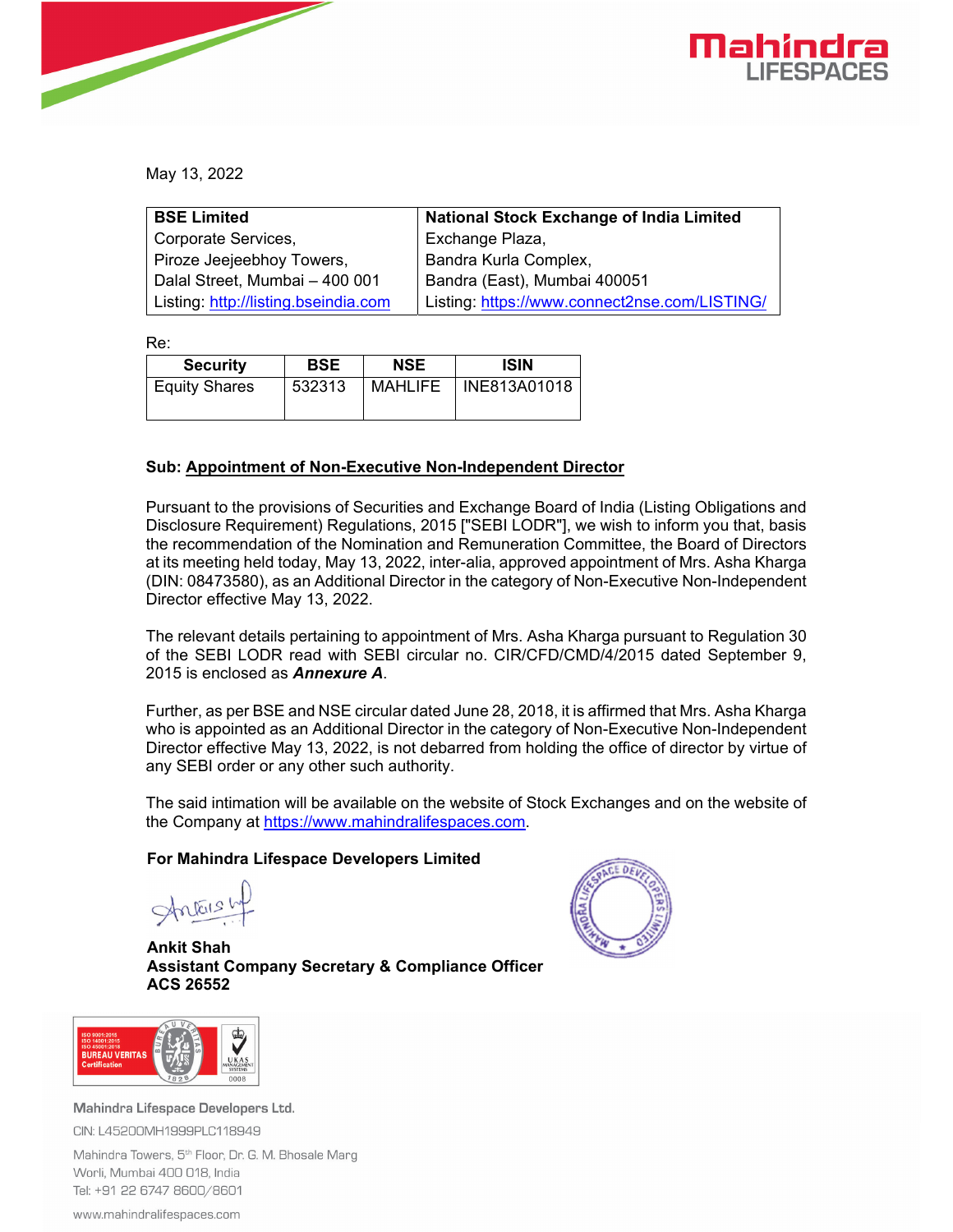



## **Annexure A**

| Reason for Change - Appointment             | Appointment of Mrs. Asha Kharga, as an         |
|---------------------------------------------|------------------------------------------------|
|                                             | Additional Director in the category of Non-    |
|                                             | Executive<br>Non-Independent<br>Director       |
|                                             | effective May 13, 2022.                        |
| Date of appointment and term of appointment | Appointment effective from May 13, 2022.       |
|                                             | She will be liable to retire by rotation.      |
| <b>Brief Profile</b>                        | Mrs. Asha Kahrga, aged 48 years, an MBA        |
|                                             | in Marketing, is Chief Customer & Brand        |
|                                             | Officer for the Mumbai based Mahindra          |
|                                             | Group. Her broad business experience           |
|                                             | across large organisations and her track-      |
|                                             | record in driving change at scale, is critical |
|                                             | to lead the transformation of Mahindra into    |
|                                             | a future-fit, purpose-led organisation at the  |
|                                             | leading edge of customer experience. She       |
|                                             | is on the Group Executive Board and as a       |
|                                             | part of her larger mandate oversees            |
|                                             | Corporate Communications, the Strategic        |
|                                             | Digital Intelligence Cell and Mahindra         |
|                                             | Racing. She is also responsible for            |
|                                             | Mahindra's Customer Data Platform - the        |
|                                             | largest repository of the entire Groups'       |
|                                             | customer data that offers cutting-edge         |
|                                             | customer analytics to drive business           |
|                                             | impact for Group Companies. She also           |
|                                             | serves on the Boards of many Group             |
|                                             | entities, listed & unlisted, domestic &        |
|                                             | international.                                 |
|                                             | Mrs. Kharga has 25 years of rich               |
|                                             | experience that spans FMCG, financial          |
|                                             | services and advertising. Before joining       |
|                                             | M&M Group, she was Executive Vice-             |
|                                             | President and Group Chief Marketing            |
|                                             | Officer for the Axis Bank and<br>its           |
|                                             | subsidiaries. Before Axis Bank, she was        |
|                                             | with Unilever for almost a decade in a         |



Mahindra Lifespace Developers Ltd. CIN: L45200MH1999PLC118949

Mahindra Towers, 5<sup>th</sup> Floor, Dr. G. M. Bhosale Marg Worli, Mumbai 400 018, India Tel: +91 22 6747 8600/8601

www.mahindralifespaces.com